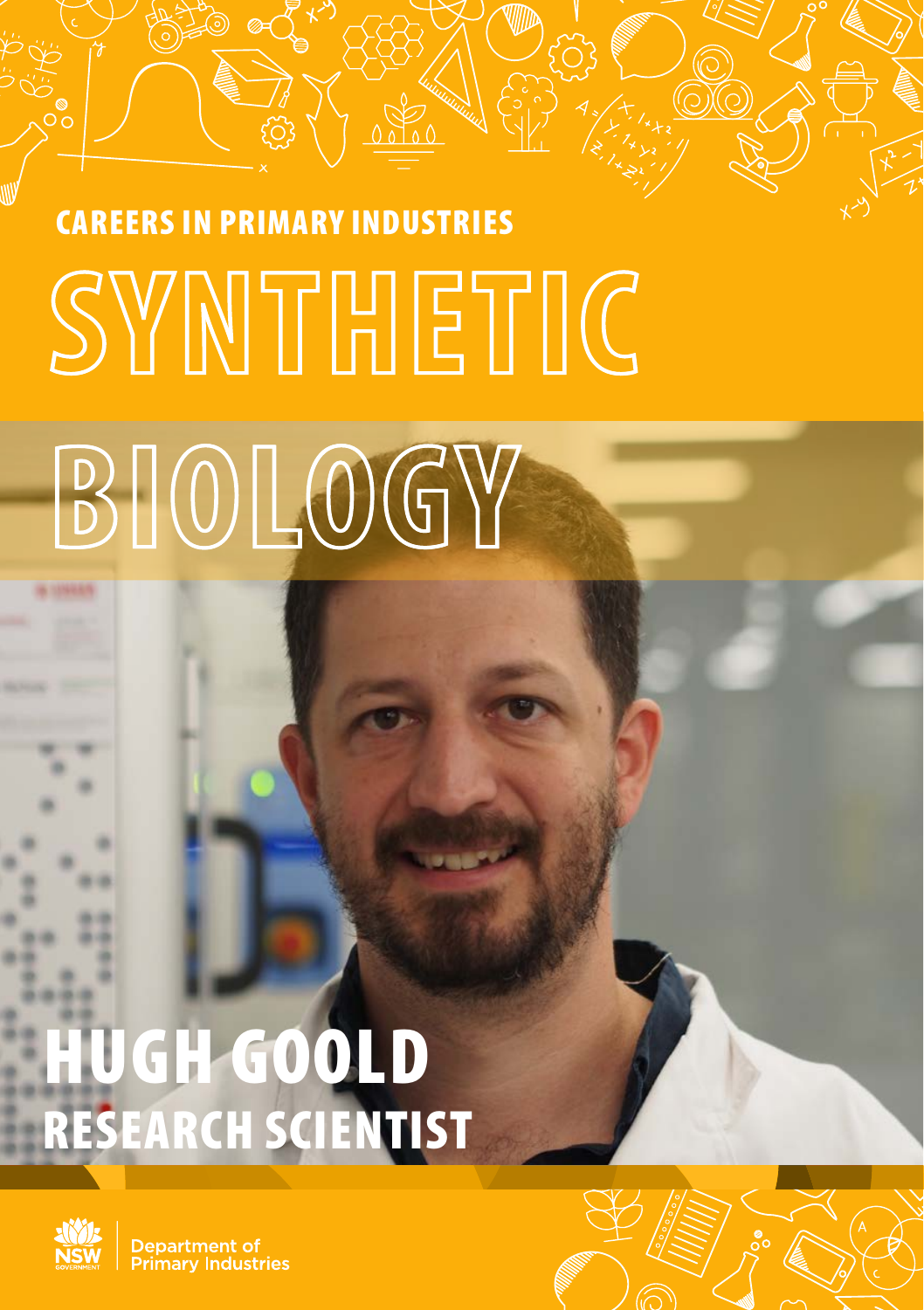#### **WHAT IS SYNTHETIC BIOLOGY?**

Synthetic biology is a field of science that involves redesigning organisms for useful purposes by engineering them to have new abilities. Synthetic biology researchers and companies around the world are harnessing the power of nature to solve problems in medicine, manufacturing and agriculture.

Source: https://www.genome.gov/about-genomics/policyissues/Synthetic-Biology



#### **PURPOSE OF THE ROLE**

Synthetic Biologists and researchers in DPI work on different projects that span different industries from fisheries and forestry to agriculture. The projects have the potential to give industries in New South Wales agility and security that they don't currently have. Hugh is working on the Yeast 2.0 project.

Yeast 2.0 is the world's first designed eukaryotic organism (it's more complex than the first designed organism, JCVI-syn1.0). Ten laboratories around the world are working together to come up with an entire DNA sequence for a whole organism and to put them together inside a living cell.

#### **How does that help build stronger primary industries?**

DNA is relevant to any living organism from plants and trees to people to small microbes like e-coli and yeast. A lot of the work completed on different organisms is transferrable, so, for example the work in the immune system of mice and humans has relevance to work on algae to make biofuels and work putting together large pieces of DNA inside a cell.

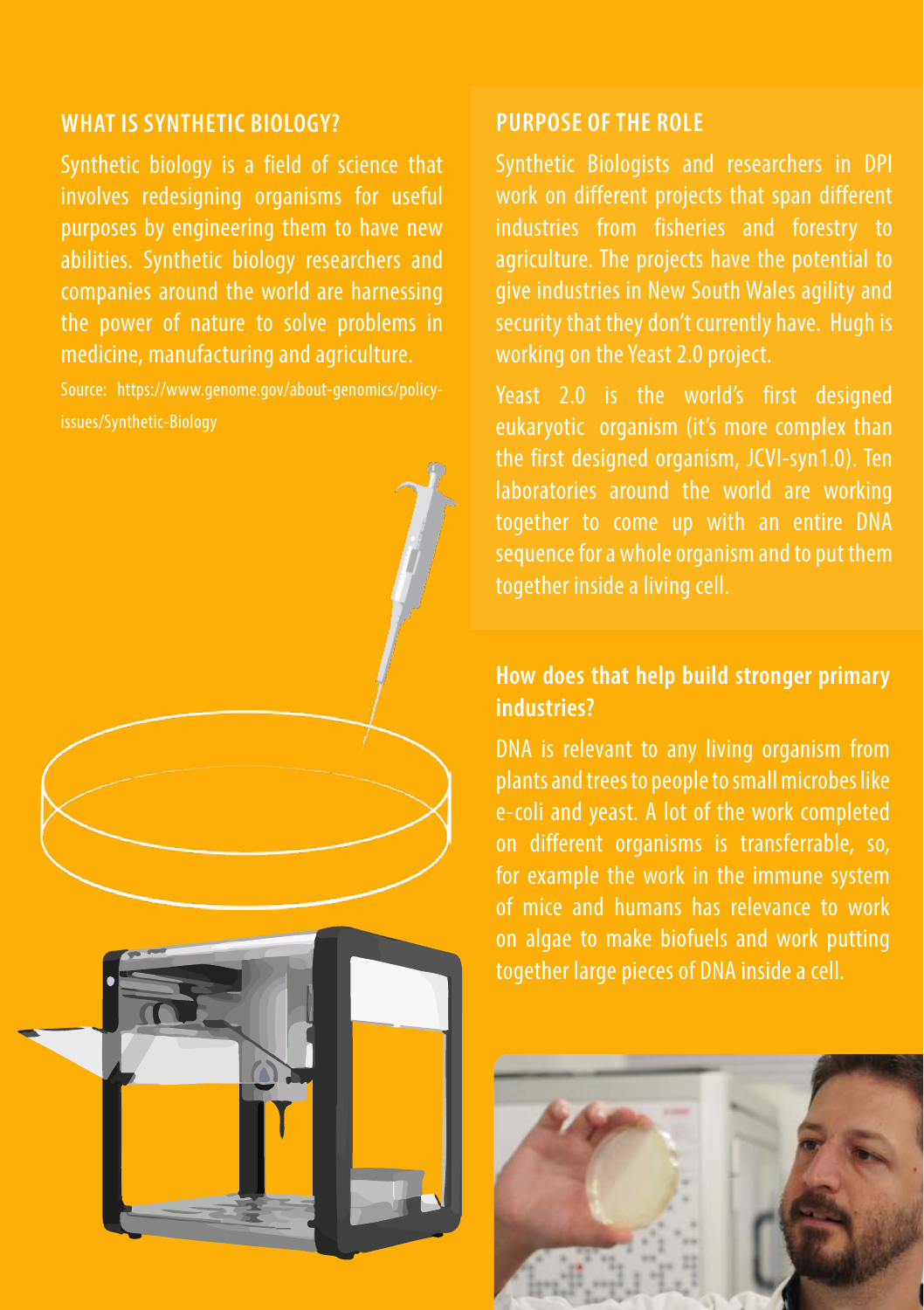#### **TRAINING / EDUCATION**

### Bachelor degree and a PhD





#### **PERSONAL ATTRIBUTES**

- You need to be able to deal with a lot of unexpected problems
- **Patience**
- To be able to work in a team in difficult situations which last quite a long time.

It's a very fulfilling role when your trial works and you know that you are the first person to achieve something that's going to have global impact it's very, very rewarding.

The biggest problem in the job which I think we just have accept is repeating things over and over again. I wish that it worked perfectly the first time every time.

*"Australia is going to be a global leader in agriculture, especially considering global food insecurity so there is a lot of opportunity for young people in agriculture. "*